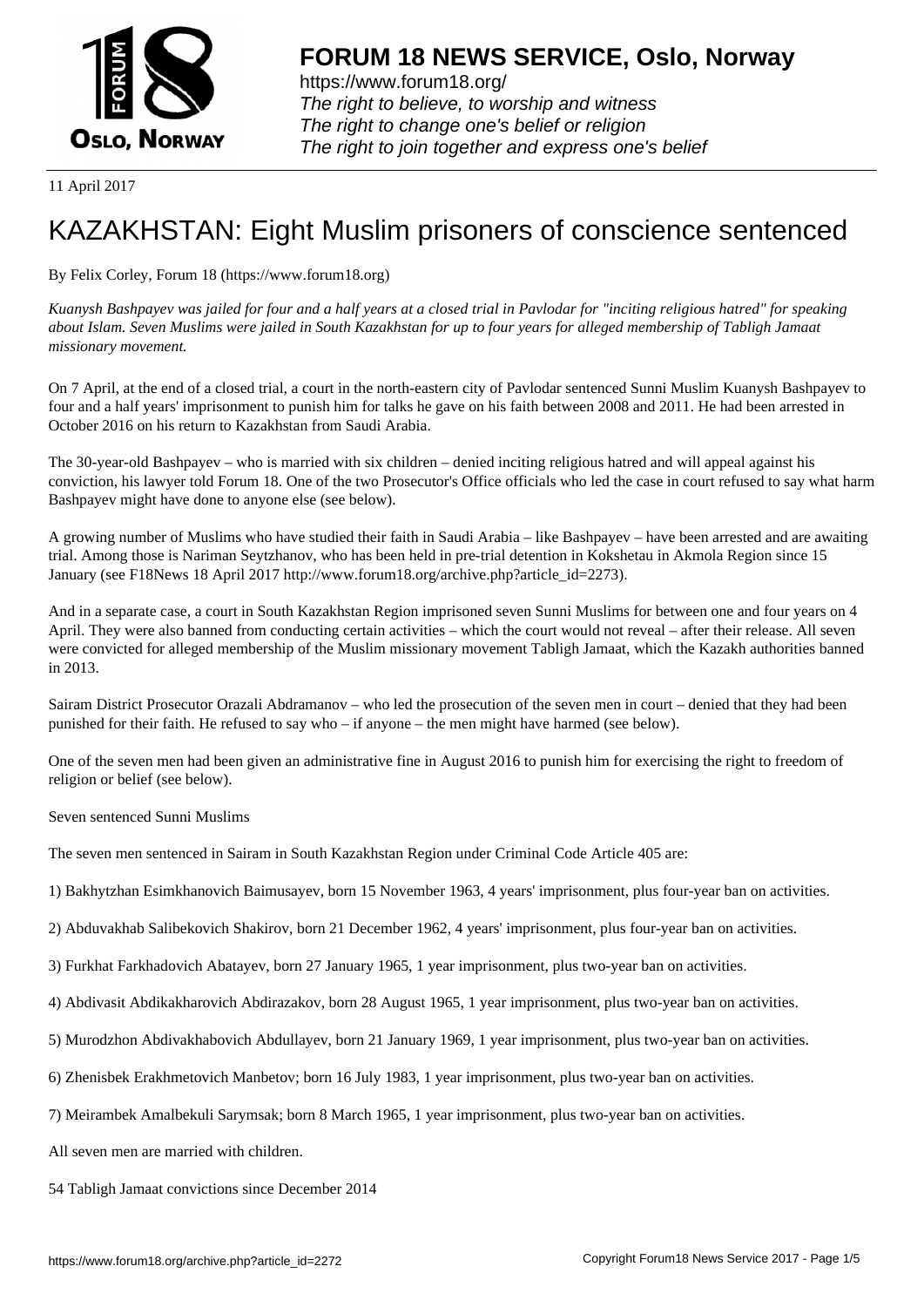banned, it used to send members on short-term missions to other towns and villages where they slept in mosques and addressed local Muslims, both door to door and in the mosque, a close observer of the movement in Central Asia told Forum 18. Male adherents are often identified by their beards and wearing of South Asian clothing. If Muslims are thought by the authorities to agree with some of Tabligh Jamaat's teachings or practices, possess religious books often used in the movement, or meet others close to the movement, this can be enough to trigger a criminal prosecution (see F18News 12 December 2014 http://www.forum18.org/archive.php?article\_id=2023).

The new sentences in Sairam bring to 54 the number of alleged Tabligh Jamaat adherents (all of them Kazakh citizens) known to have been given criminal convictions since December 2014. Of these, 40 were given prison terms while 14 were given restricted freedom sentences. In the most recent known previous sentences, five Sunni Muslims in Almaty Region were sentenced in late December 2016 to between 18 months' and three years' imprisonment (see F18News 9 January 2017 http://www.forum18.org/archive.php?article\_id=2245).

Organising, participating in a "banned religious association"

Like the previous 47 convicted Sunni Muslims, all seven Sairam defendants were convicted under Criminal Code Article 405 (or its equivalent in the old Criminal Code).

Article 405, Part 1 punishes "organising the activity of a social or religious association or other organisation after a court decision banning their activity or their liquidation in connection with extremism or terrorism they have carried out" with a fine or up to six years' imprisonment.

Article 405, Part 2 punishes "participation in the activity of a social or religious association or other organisation after a court decision banning their activity or their liquidation in connection with extremism or terrorism they have carried out" with a fine or up to two years' imprisonment.

Two of the 54 Sunni Muslims - Saken Tulbayev and Khalambakhi Khalym - were also convicted and imprisoned under the broadly-framed Criminal Code Article 174, Part 1. This punishes "incitement of social, national, clan, racial, or religious discord" with imprisonment or restricted freedom for between two and seven years.

As well as Tulbayev, Khalym and the newly-sentenced Bashpayev, Seventh-day Adventist prisoner of conscience Yklas Kabduakasov is among many other individuals serving a prison sentence under Article 174, Part 1. Jehovah's Witness Teymur Akhmedov is currently on trial in the capital Astana under Article 174, Part 2, which punishes such incitement by groups of people (see F18News 3 April 2017 http://www.forum18.org/archive.php?article\_id=2269). All reject the accusations.

The number of such prosecutions – all initiated by the National Security Committee (KNB) secret police or with its close involvement - appears to be growing (see F18News 7 March 2017 http://www.forum18.org/archive.php?article\_id=2262).

Bank accounts likely to be blocked

All eight newly-sentenced prisoners of conscience – Bashpayev in Pavlodar and the seven in Sairam - are likely to be added to the Finance Ministry Financial Monitoring Committee List of individuals "connected with the financing of terrorism or extremism", thus blocking any bank accounts they might have, without any additional due legal process.

As individuals are not told when they are added to the List, they normally only find out they have been added when they or relatives attempt to withdraw money from their bank (see F18News 10 June 2016 http://www.forum18.org/archive.php?article\_id=2187).

Pavlodar: "Inciting religious hatred"?

Bashpayev gained a first degree and then began studies for a Master's degree in Islamic theology at Medina University in Saudi Arabia. The Saudi authorities detained him from December 2015 to autumn 2016 at the request of Kazakhstan's authorities. They freed him with no charge and apologised to him, his lawyer Bauyrzhan Azanov told Forum 18 on 10 April 2017.

Bashpayev returned from Saudi Arabia to Kazakhstan on 12 October 2016 on what he intended to be a short visit. However, he was arrested as soon as his flight landed at Astana Airport and taken to a prison in Pavlodar, Azanov added.

Captain Gabit Bakirov of Pavlodar Region KNB secret police had already launched a case against Bashpayev under Criminal Code Article 174, Part 1 ("incitement of social, national, clan, racial, or religious discord").

Captain Bakirov launched the case after officers found recordings of Bashpayev's talks on Islam on the Russian social network VKontakte on 7 April 2016, according to the 24-page indictment seen by Forum 18. Further online talks were found on 22 May 2016. "Expert analyses" of 15 April 2016 and 20 June 2016 claim to have found Bashpayev inciting religious hatred in the talks.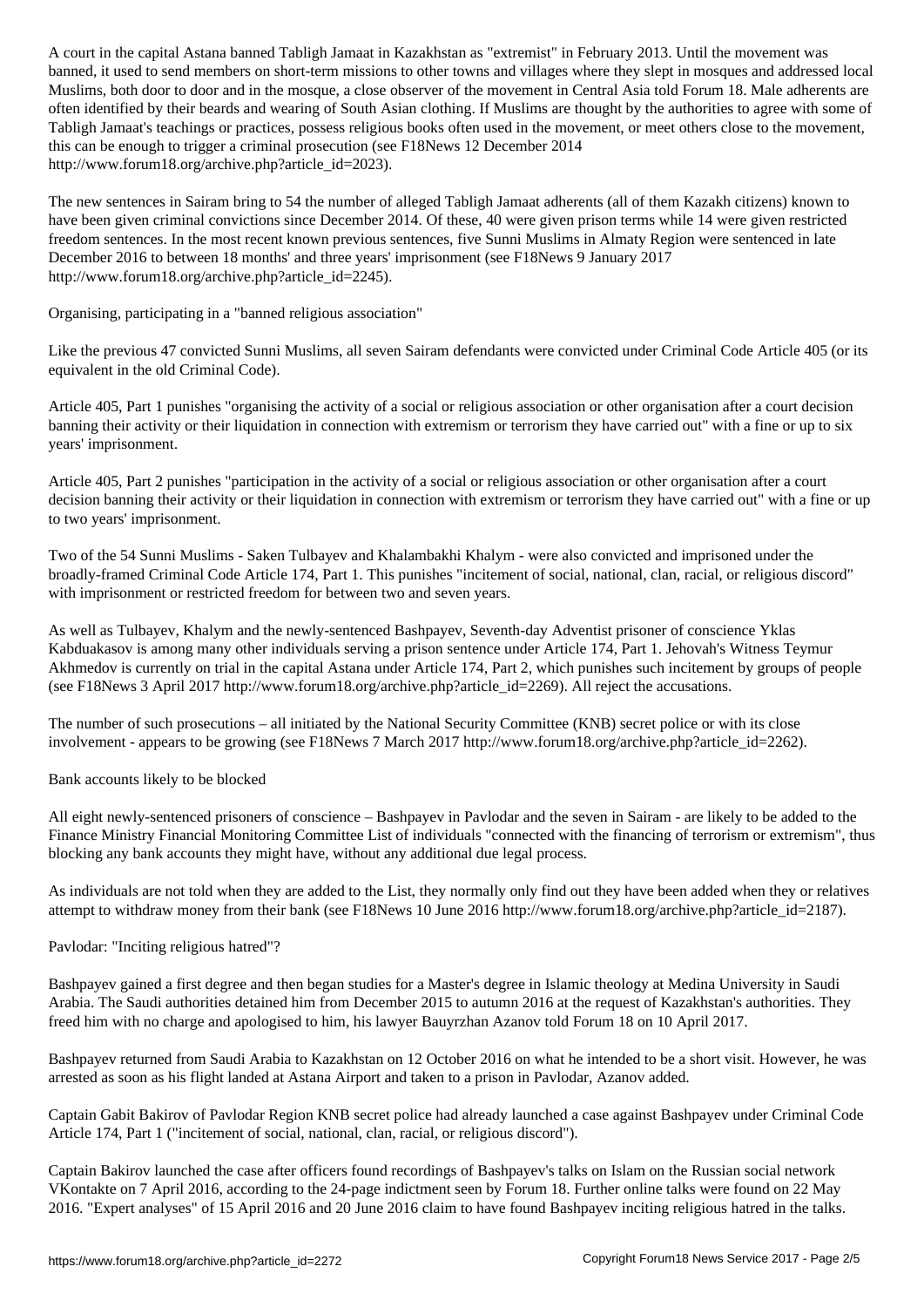In some of his remarks, Bashpayev criticised the state-controlled Muslim Board. Colonel Beke $R$ claimed to Forum 18 in January that he had "insulted the religious feelings of Kazakhstan's traditional Muslims". (see F18News 6 February 2017 http://www.forum18.org/archive.php?article\_id=2253).

Bashpayev said the recordings of the talks, which he gave in a mosque in Ekibastuz in 2008 and in a cafe in Almaty in 2011, were later placed online without his knowledge. He denied inciting hatred of any sort.

One of those who claimed in the investigation that Bashpayev had incited hatred was Asiya Abitova, a religious studies specialist at the state-financed Centre for Analysis and Development of Inter-confessional Relations in Pavlodar. She refused to answer any of Forum 18's questions about her analysis (see F18News 3 April 2017 http://www.forum18.org/archive.php?article\_id=2269).

Dulat Beisembyaev, the lead Prosecutor's Office official at the trial, refused to explain who – if anyone – had suffered from Bashpayev's exercise of his right to freedom of religion or belief. "I can't answer any questions by telephone," he told Forum 18 on 10 April. He then put the phone down.

## Pavlodar: Closed trial

Bashpayev's closed trial began under Judge Kayirbek Yelemesov at Pavlodar City Court No. 2 with a preliminary hearing on 14 February. The full trial began on 6 March. The prosecution case was presented by two officials of Pavlodar Regional Prosecutor's Office, led by Beisembayev.

The Judge ordered the trial closed, claiming that this was at the request of a "victim", the prominent Almaty Muslim Board imam Ersin Amire. The Judge's assistant refused to tell Forum 18 in what way Amire needed protecting (see F18News 3 April 2017 http://www.forum18.org/archive.php?article\_id=2269).

Bashpayev's lawyer Azanov described the decision to order the trial closed as "a violation of the law". He noted that only the Judge, two prosecutors, Bashpayev and himself as his lawyer were present, apart from witnesses questioned.

The acting head of the Pavlodar branch of the Kazakhstan International Bureau for Human Rights and Rule of Law, Ruslan Issenov, had been intending to observe Bashpayev's trial. "The Judge read my appeal to be allowed into the trial and rejected it," Issenov told Forum 18 from Pavlodar in early March. "I asked for a copy of the ruling declaring the trial closed, but he replied that a ruling is an internal document and cannot be handed out" (see F18News 7 March 2017 http://www.forum18.org/archive.php?article\_id=2262).

Bashpayev was brought to court for each hearing by four masked and armed guards. "Observers from the Kazakhstan International Bureau for Human Rights and the Rule of Law's branch in Pavlodar were denied entry, as were Bashpayev's relatives," his lawyer, Azanov, told Forum 18. "His mother appealed to the Judge to let her even see her son, but he refused."

Azanov pointed out to the court that his client's alleged "crimes" had taken place under the old Criminal Code, which had been replaced in January 2015. The case was then heard under Article 164, Part 1 ("incitement of social, national, clan, racial, or religious hatred or antagonism") of the then Criminal Code in force at that time. Although the wording of the crime was almost the same as the current Article 174, Part 1, the maximum Article 164, Part 1 punishment was – between 2002 and 2011 – five years' imprisonment.

Azanov commissioned a linguistic analysis of Bashpayev's words from the Almaty-based free speech organisation Adil Soz (Free Word). The analysis – completed on 22 March – "found not one sign of incitement to religious discord in Bashpayev's words, not one".

Religious studies specialist Abitova, who had given testimony against Bashpayev before the trial, also appeared in court as a prosecution witness. However, Azanov dismissed her and her testimony as "ill-informed about Islam".

Azanov sought to have the KNB investigator in the case questioned in court, as well as other specialists who had prepared "expert analyses" on Bashpayev's remarks. He also sought the right to question witnesses for the defence in court. "In all I lodged 20 different appeals during the course of the trial," Azanov told Forum 18. "I referred to an individual's rights under the International Covenant on Civil and Political Rights. The Judge rejected all of them."

## Pavlodar: Prison sentence

On 7 April, the final day of the trial, Judge Yelemesov found Bashpayev guilty under the old Article 164, Part 1. He sentenced him to four and a half years' imprisonment in a general regime labour camp, the lawyer Azanov told Forum 18. In his oral presentation of the verdict, the Judge mentioned no other restrictions on Bashpayev's activity after he completes his sentence, Azanov added.

"The Judge read out the verdict at the end of the trial but has not yet provided it in writing," Azanov told Forum 18. He added that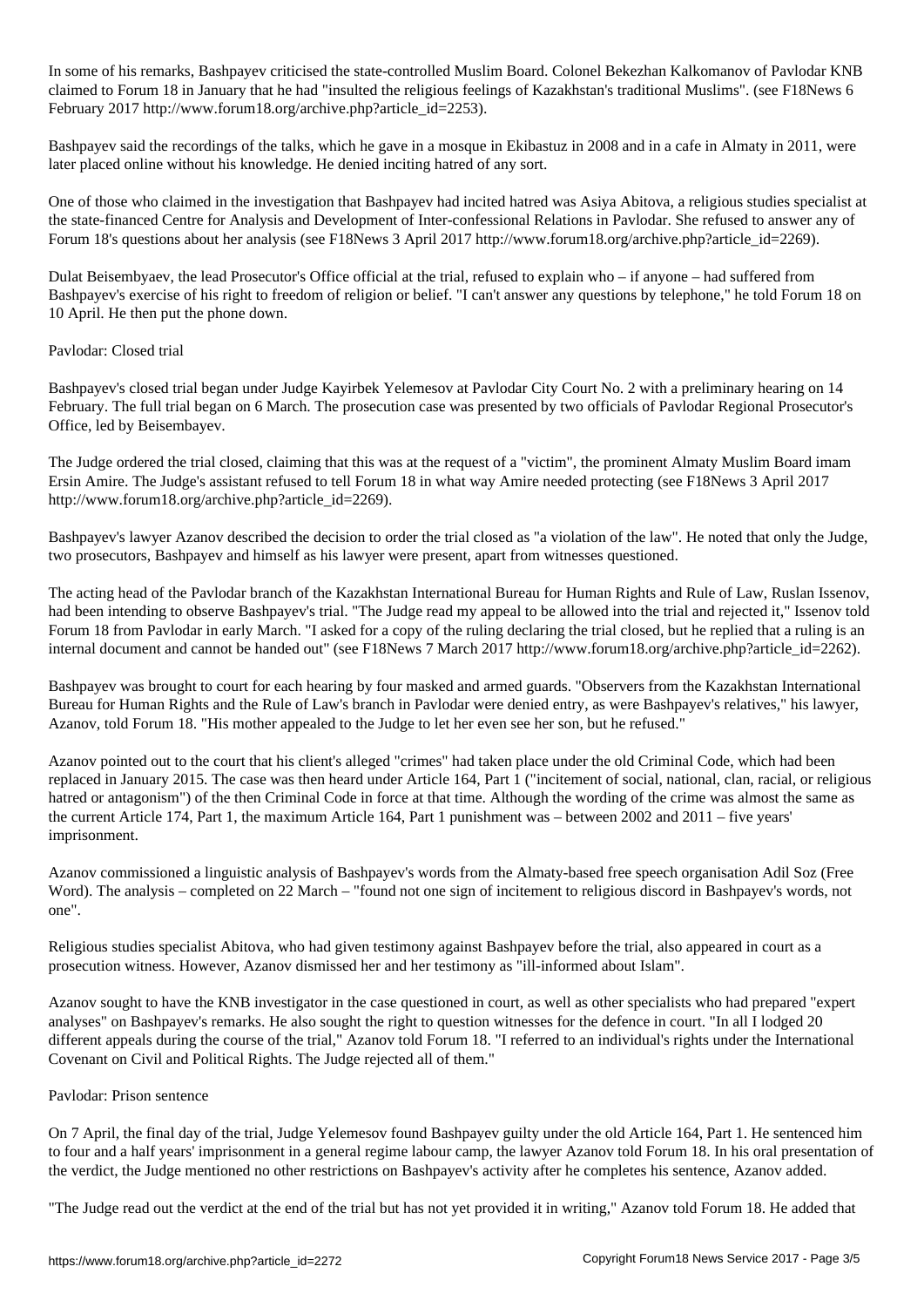also considering lodging a complaint to the United Nations Human Rights Committee in Geneva.

Until any appeal is heard, Bashpayev is likely to remain in Pavlodar's Investigation Prison.

Only on 11 April – after the trial was over – did Judge Yelemesov grant Bashpayev's mother the right to visit her son in prison, Azanov noted. She had sought such a meeting for more than four months.

Sairam: Secret police launch investigation

Meanwhile, in South Kazakhstan Region, KNB secret police officers detained the seven Muslim men in November 2016. Officers searched their homes and claimed to find "banned" religious literature in Uzbek and Russian, as well as audio and video recordings.

The KNB opened cases against the seven under Criminal Code Article 405. It identified two of the men, Bakhytzhan Baimusayev and Abduvakhab Shakirov, as leaders. They had to lodge money while the investigation continued to ensure they did not flee. None of the seven was held in pre-trial detention.

The seven men insisted during the investigation – and later during their trial – that they are simply Muslims and not members of Tabligh Jamaat.

Sairam: Court hands down prison terms

On 9 March the case against the seven men reached Sairam District Court, where it was assigned to Judge Saltanat Kabylova, according to court records. The prosecution case was led in court by Sairam District Prosecutor Orazali Abdramanov.

After hearings on 16, 28 and 29 March, the Judge found all seven men guilty on 4 April. All seven men had denied any guilt.

Judge Kabylova took an hour and a half to read the verdict at the end of the trial, Kazinform news agency noted on 4 April.

The two men identified as leaders - 53-year-old Baimusayev and 54-year-old Shakirov – were each sentenced to four years' imprisonment in an ordinary regime labour camp under Criminal Code Article 405, Part 1, the court chancellery told Forum 18 on 7 April. Both men had been on bail in the run-up to the trial.

The Judge also banned Baimusayev and Shakirov from conducting certain activities for four years after the end of their prison terms. The court chancellery did not specify what activity they would be banned from conducting.

The other five - 52-year-old Furkhat Abatayev, 51-year-old Abdivasit Abdirazakov, 48-year-old Murodzhon Abdullayev, 33-year-old Zhenisbek Manbetov and 52-year-old Meirambek Sarymsak - were each convicted under Article 405, Part 2. Each was sentenced to one year's imprisonment, to be served in a work camp.

The Judge similarly banned the five men from conducting certain activities for two years after the end of their prison terms. The court chancellery did not specify what activity they would be banned from conducting.

District Prosecutor Abdramanov insisted that the seven men "had not been punished because of their faith". "They conducted propaganda for a religious organisation that has been banned," he told Forum 18 on 7 April. Abdramanov acknowledged that the men had not killed anyone or incited the killing of anyone, but refused to say in what way the men's exercise of the right to freedom of religion or belief had – if at all - violated the human rights of others. "I won't answer your questions," he said, before putting the phone down.

Sairam: Punished for literature, meetings

The seven men are alleged to have joined the Tabligh Jamaat movement in the 2000s. "The leader of the group and his assistant studied the Tabligh Jamaat movement deeply and travelled to study in India and Pakistan," Judge Kabylova told journalists after the hearing. "Then they perfected their knowledge over four months in Bangladesh, which is considered the headquarters of this destructive movement."

Judge Kabylova added that the men forged links with Tabligh Jamaat in neighbouring Kyrgyzstan and adopted their practices. "From Kyrgyzstan they imported banned literature and conducted agitation in Sairam District. They conducted propaganda for the destructive movement among villagers in Karabulak and Karasu who had gathered in prayer rooms and mosques. Later they created a group – that is a jamaat [group] – and conducted agitation at home."

The two apparent leaders, Baimusayev and Shakirov, also travelled to other regions of Kazakhstan. The other five were accused of listening to sermons and distributing religious books.